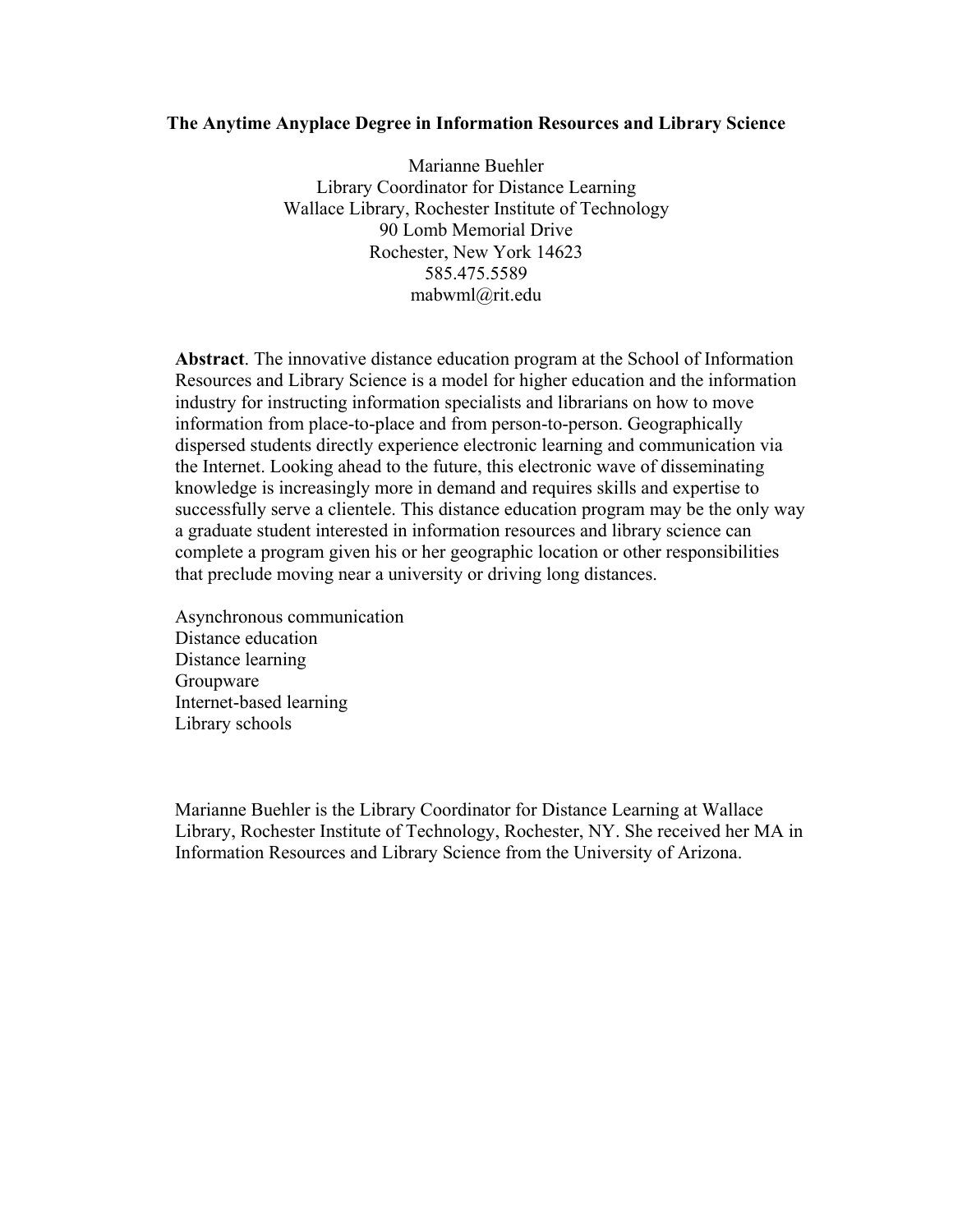### **Introduction**

The innovative distance-learning program at the University of Arizona's (UA) School of Information Resources and Library Science (SIRLS) offers far-away students the opportunity to earn an ALA accredited Masters of Art degree in information resources and library science. Students experience electronic learning and communication via the Internet with skills that are essential to operate within our dynamic information environment. Educational opportunities are maximized by ease of accessing course content and contact with faculty through various communications software. Subsequently, students are required to have minimum recommended computer skills and computer technology. Looking to the future, distance learners who graduate from the SIRLS program have the skills and experience to successfully disseminate electronic information and effectively serve an information-seeking clientele.

Distance learning is not for everyone. To be a distance learner far away from the UA campus, a student must be an independent learner, know how to manage one's time, be creative and persistent in accessing resources, have a certain level of computer expertise, and be comfortable learning in a totally visual environment. The majority of SIRLS (also nationwide) distance students juggle jobs, family, and coursework simultaneously and are usually of a mature age to be enthusiastic about learning new skills and theories. SIRLS virtual courses offer a unique opportunity to garner new skills or a graduate degree anytime and from anyplace while still maintaining one's residence, job and or family responsibilities.

#### **Asynchronous Communication**

SIRLS students have been located in several states and in foreign countries such as, Spain, China, Mexico, Egypt, Ireland, Panama, and Canada. The flexibility of a student to maintain a current position of employment and remain in a chosen location while studying is important to many who aspire to earning a degree or an upgrade on information skills. Students comment on the importance of flexibility in taking classes or earning a degree in their busy lives (see Table 3),

"I think it is excellent! Particularly for people who work full-time and go to school full-time. The luxury of self-pacing and logging on when I had time was so great. More should be offered."

" Let me say that it is not only mothers with children who take advantage of these courses. Without this program, because of being in an isolated rural area I would not be able to continue my education. It also opens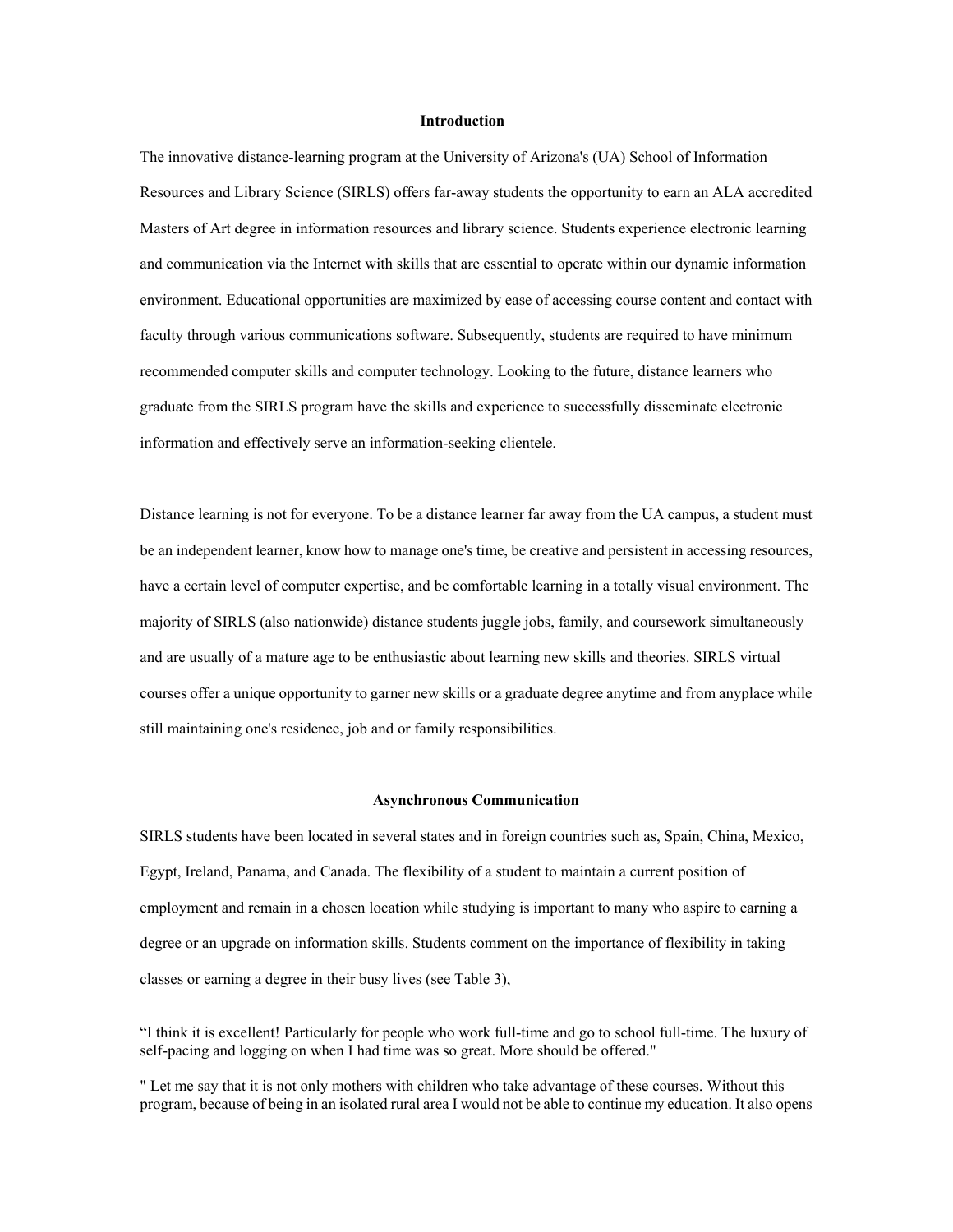up avenues for establishing networks to compare and discuss experiences in the information field that will eventually be even more valuable than the education itself."

Distant learners are able to access course materials, participate in class discussions, and contact faculty by using groupware, interactive software used by designated individuals, WebCT (Web Communication Technology). WebCT encompasses many nonsimultaneous or asynchronous components that allow distance learners to interact when convenient. The professor may use the synchronous chat-conference system, e-mail features, student-participation tracking, auto-marked quizzes, and more. The bulletin board system provides a threaded discussion that records time, date, subject of posting, and who posted the comment, making it easy to follow the thread. Group or individual Web-building projects are supported by an HTML (Hypertext Markup Language) component for creating student Web pages.

2

Group projects are often part of on-campus and virtual classes, because they simulate real-life cooperation and work environments and the benefits and pitfalls of collaboration. Virtual group projects are inherently more challenging because of the lack of face-to-face communication among students. Becker and Dwyer's (1998) published study focuses on students' visual and verbal learning styles and their use of groupware, and notes that visual learners report benefiting from using groupware, while verbal learners did not. All students, however, mastered the required course material and completed projects successfully.

Class e-mail discussion lists are used for discussion, announcements, and reminders. The mandatory subscription to the SIRLS general e-mail discussion list keeps students informed of program policies, procedures, and other pertinent information. The opportunity for professional socialization can occur with communication and confabulation on library and information issues that stimulate ideas and discussion that may not develop in a real-time environment; faculty, students, and alumni discuss conferences, speakers, professional organizations, and other topics related to the information and library profession.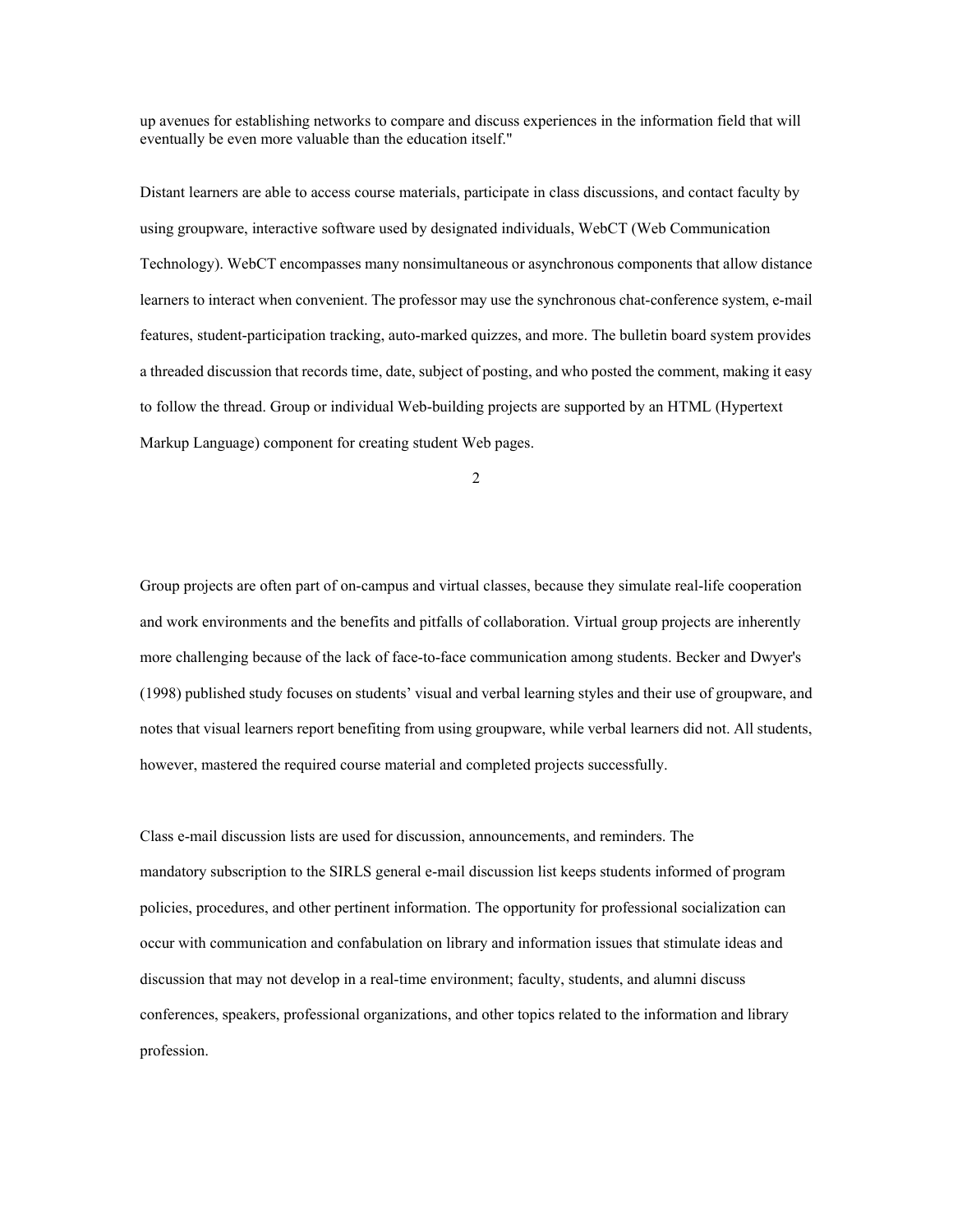Outside library or information professionals are regularly scheduled by the Library Students Organization (LSO), an American Library Association Student Chapter, to

3

address SIRLS students on such topics as, distance learning, copyright issues, indexing, applying and interviewing for jobs, library core-values, and classification and control of information-bearing entities. Participating speakers have been librarians, a distance learning SIRLS professor from Oregon, a visiting University of Texas library science faculty, an information broker, and the Dean of UA libraries. The LSO secretary takes notes and posts them to the School's SIRLS e-mail discussion list for the benefit of all whom could not attend. SIRLS faculty also post topics of interest that generate discussion. Some of the topics and online conversations have focused on similarities and differences between patrons using libraries and national chain bookstores, gender differences and success of students in distance learning, resume writing, and the rising costs of journal subscription prices that libraries pay. Students at a distance appreciate the advantage of being included in the professional activities. Online communication also serves the distance students as a forum for inquiries about Tucson housing, meals, and transportation while planning their residency requirement.

Studies on professional socialization have shown that intellectual discourse and the development of professional community through electronic communication occur when norms, values, and professional identities are shared (Weedman, 1998). Computer-based tools have successfully been shown to encourage and maintain professional growth and collaboration. Asynchronous communication has the potential to promote thoughtful and insightful discussion, as students may reflect on a particular topic after contemplating one's own ideas in conjunction with others' points of view. Reticent students may be

 $\Delta$ 

more willing to participate or feel less threatened to comment in an asynchronous mode. The intellectual and social communications among students, both on / off campus, librarians, alumni, faculty and staff promote the feeling of being connected to the program and to the University--an essential component of minimizing student isolation. Virtual "Happy Hour" chats are periodically organized for virtual conversation to strengthen the professional and social bond among geographically dispersed students and professionals. As a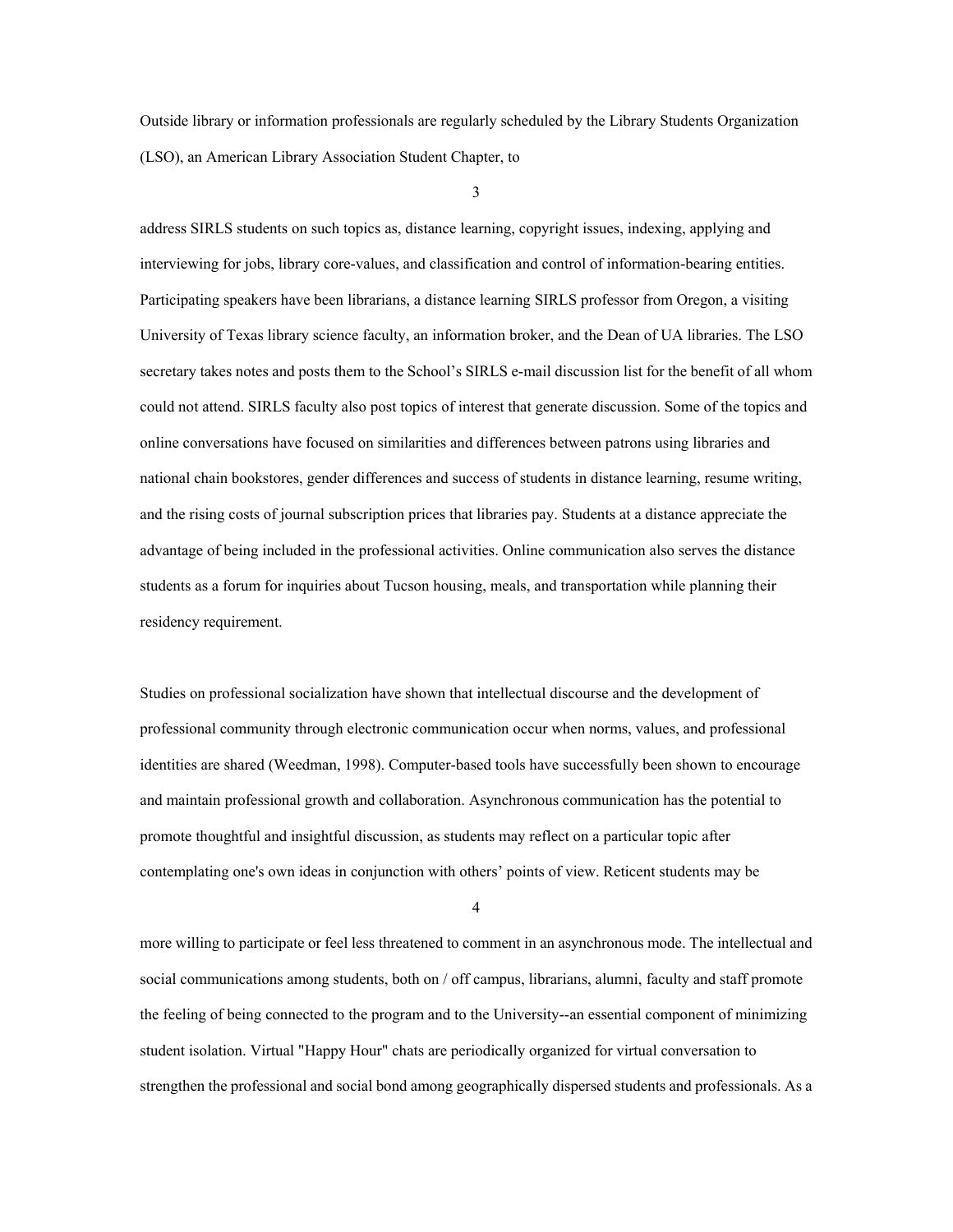final benefit, students learn how to move information through the electronic milieu and increase their value in the knowledge-seeking marketplace.

#### **Student Support Services**

The overall focus of the program is the study of interdisciplinary components as they apply to information. Areas such as, information science, philosophy, computer science, engineering management, information-seeking behaviors, and library science are incorporated into the student-centered curriculum. The School assists each student to develop a program with the help of a faculty advisor. Kathy Wilka, program coordinator, fields nonacademic questions and serves as the initial contact to help students work out the logistics of the program. All SIRLS faculty and staff use e-mail and respond to student queries regarding the program and individual courses of study.

Many SIRLS distance learning classes have a graduate assistant(s) to assist distance learners with technology problems that relate to the class goals, such as Web page

5

development, computer software and hardware issues, and communication failures. Graduate assistants may also support students by fielding questions that relate to the syllabus, class requirements, and projects.

The Center for Computing and Information Technology (CCIT) at UA provides more in-depth information technology-related support, such as computer hardware and software concerns. CCIT offers a Frequently Asked Questions Web page, e-mail and phone options for contacting them for assistance.

UA library support for research and projects is essential. Students use their last names and an identification number to gain access to databases, journal articles, and indexing and abstracting services. The new Electronic Reserves system provides distance learners with reading materials. Library staff scan the documents into PDF files and post them to the Web. The materials are accessible from a faculty member's password-protected Web page to follow U. S. Copyright laws. The Fair Use copyright provisions for educational purposes are adhered to and the Library obtains permission of the copyright holder where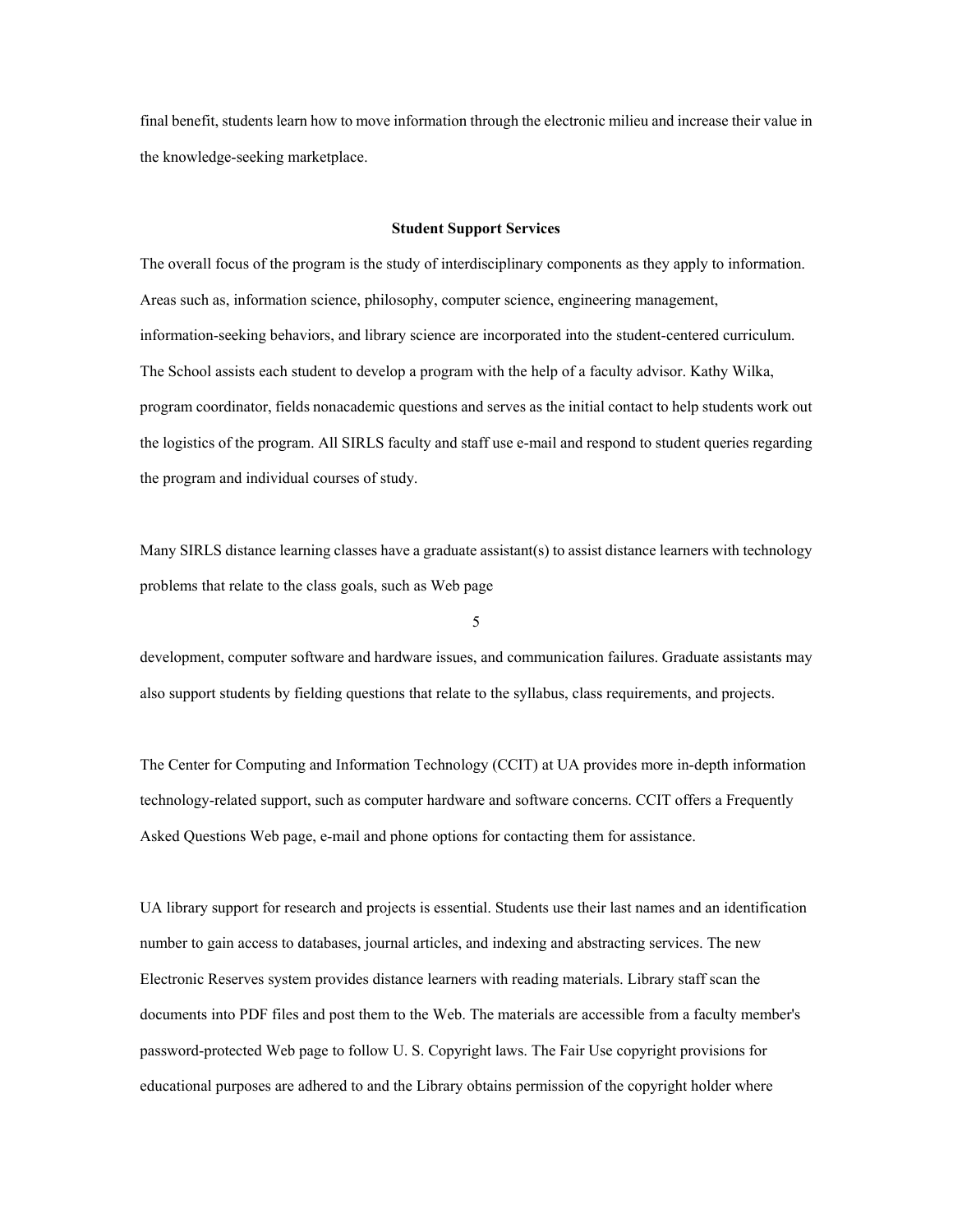applicable. Students may request to interlibrary loan journal articles and monographs from other libraries to be delivered to their homes. UA libraries are in the process of developing a new service to supply and deliver UA-owned journal articles and books to a distance learner's residence. Remote users of libraries need and expect personal contact with a librarian for their information and research needs (Cooper and Dempsey, et. al, 1998). Librarians are listed with their corresponding subject expertise on the UA library

6

## Web site.

Off-campus students rely on the University Library to supply them with online instruction resources. Lifelong information literacy skills that include information gathering and critical thinking skills are supported by UA's online instructional tutorials. UA library online services include Research Instruction Online (RIO), Winner of the 1999 *Innovation in Instruction* award from the Association of College and Research Libraries, Instruction Section. RIO's self-paced tutorials are designed to help students how to locate information and sharpen research and critical thinking skills by learning:

- To find materials owned by the UA Library
- Common characteristics of searching online databases
- How to search for and locate magazines, newspapers, and journal articles
- How to search for and evaluate info on the World Wide Web
- Fundamentals of writing a research paper

Additional online resources include citation guides, directories, thesauri, quotes, atlases, dictionaries, and tips on connecting to the Library's databases.

#### **Admissions and Program Requirements**

SIRLS admission and program requirements apply to both on-campus students and distance learners. Requirements for admission to the IRLS program encompass a prescribed level of academic and technological achievement. Applicants are expected to have a well-rounded academic background. The capacity for analytical thinking,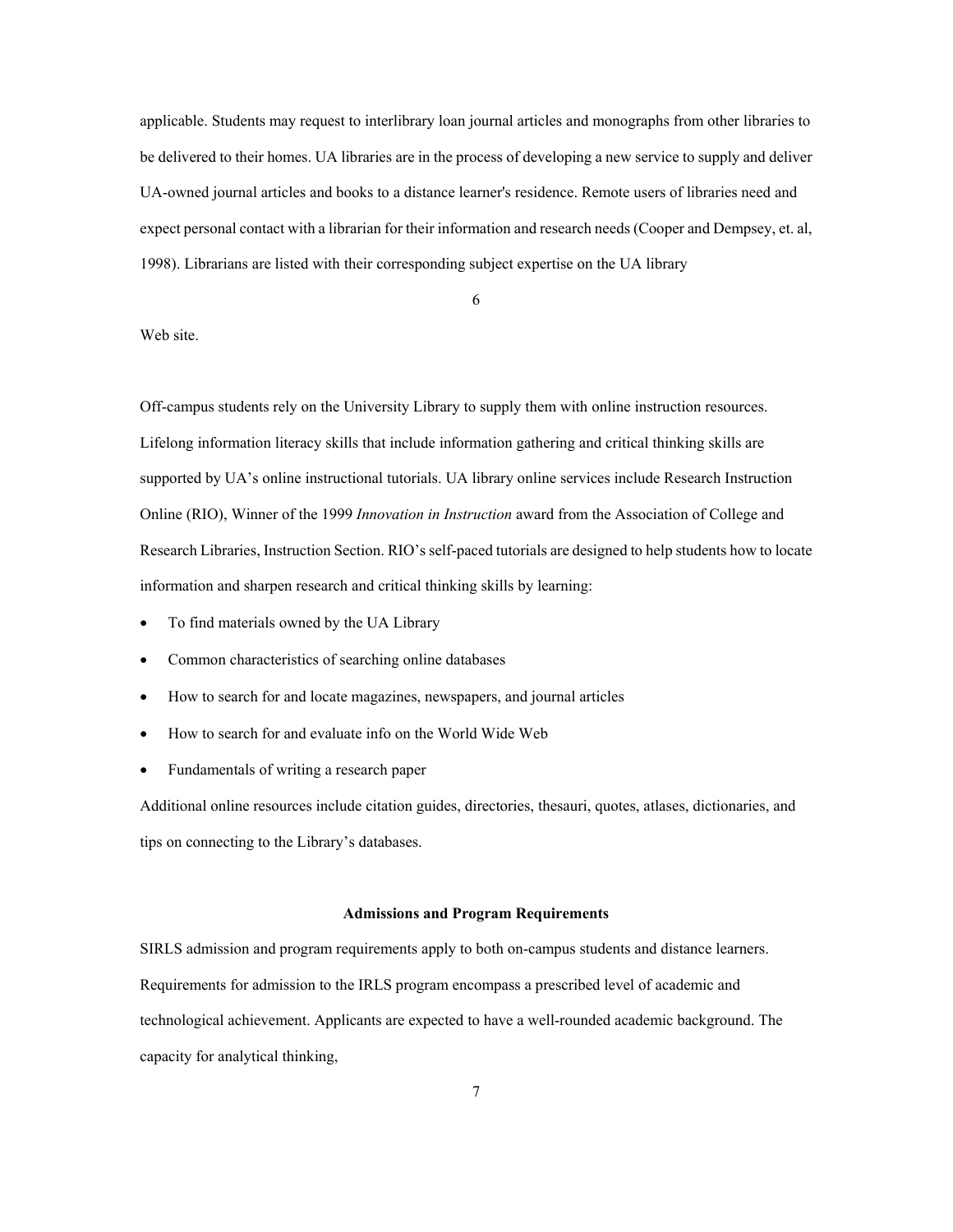organizational ability, and leadership skills are important. Aside from typical letters of recommendation, a resume, minimum grade average and Graduate Record Exam scores, consideration for admission is based on the minimum requirements of:

- A written statement of introduction that outlines personal goals, objectives, and how the applicant feels a SIRLS degree will help attain these goals and objectives.
- Access to a computer with telecommunications capability, other than those located in UA computer labs
- A written self-assessment of proficiency in computer technology. Students are expected to have knowledge and working experience with using the computer as a communication tool, word-processing, spreadsheets, Web browsers, an operating system, such as MacIntosh or Windows, a database manager, and have an e-mail address.

A limited number of the most highly qualified candidates are accepted; meeting minimum requirements is not a guarantee of admission (SIRLS Web site).

Online courses require graphical Web access and minimum computer requirements: high-speed modem, direct access to the Internet, and at least a 486-based PC or equivalent MacIntosh. The SIRLS' staff is currently developing an online orientation for distance learners. Over the past two years, staff created the IRLS Resource Guide, also known as the Electronic Life Preserver. Posted on the School's home page, the Guide may be used as a tutorial to navigate through using e-mail, discussion lists, newsgroups, online chats, HTML Web authoring, File Transfer Protocol (FTP), software applications, Portable

#### 8

Document Format (PDF) files, and more. Even though virtual students tend to be more technologically adept than on-campus students, the online guide is essential (Fitzner and Wilka, 1998); being fairly conversant in computer applications allows a student to focus on the academic side of education instead of struggling with learning the course's requisite electronic components.

Each semester, SIRLS offers a minimum of two online courses that are available to all students. Required classes are Knowledge Structures I, Research Methods I, a second research methods course, an information ethics course, and two outside interdisciplinary courses that relate to the student's study goal. A review of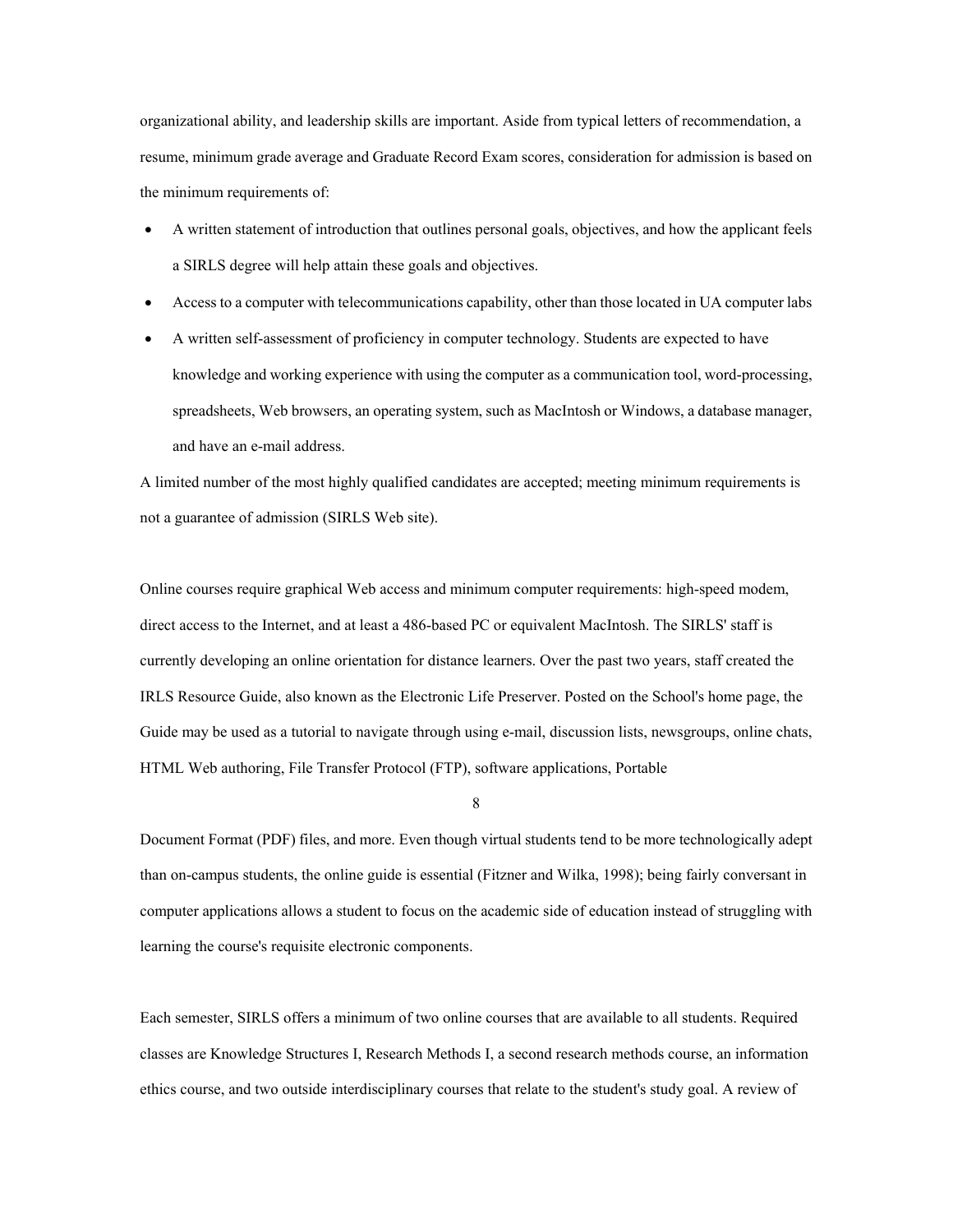American Library Association (ALA) accredited school curricula shows that SIRLS is the only library school to require two research methods courses. This requirement anticipates increasing the level and quality of scholarly communication among librarians and information specialists. Courses are listed on the School's Web site. Enrollment for classes is done electronically by an automated phone system. All course materials, readings and assignments are posted in WebCT. Like all other library schools. SIRLS requires an on-campus residency. Distance learners must complete a twelve-unit residence requirement prior to completing the program, which translates to four, three unit credit classes. Students may come to campus during two, five week summer semesters, a three-week pre-session, or an intense, week-long winter intersession. To ease tuition expenses, distance learners pay in-state tuition during summer sessions. There is a six-year time limit to complete the MA degree, including transfer credits.

9

## **Student Data**

SIRLS offered its first completely virtual course in the spring 1996 semester**.** All work was distributed over the Internet, utilizing a combination of electronic tools. This included online course evaluation forms, available for distance learners to complete at the end of a semester. Data was collected from students using the Internet-based course. The data was based on a five-point Likert Scale and written comments. Data was also collected from an identical course with the same professor, conducted in a traditional classroom environment. The two classes that compared data in Teacher Evaluation Reports completed by students was Research Methods (LIS 506), taught by Professor Charles Seavey. Offered in fall 1994 was the traditional classroom format and the fall 1996 semester course was available online. See Table 1.

## **Insert Table I**

Professor Sandra Hirsh taught Information Resource Development (Collection Development, LIS 560) in Fall 1996 in the traditional classroom format and online in the Spring 1997 semester. See Table 2.

**Insert Table 2**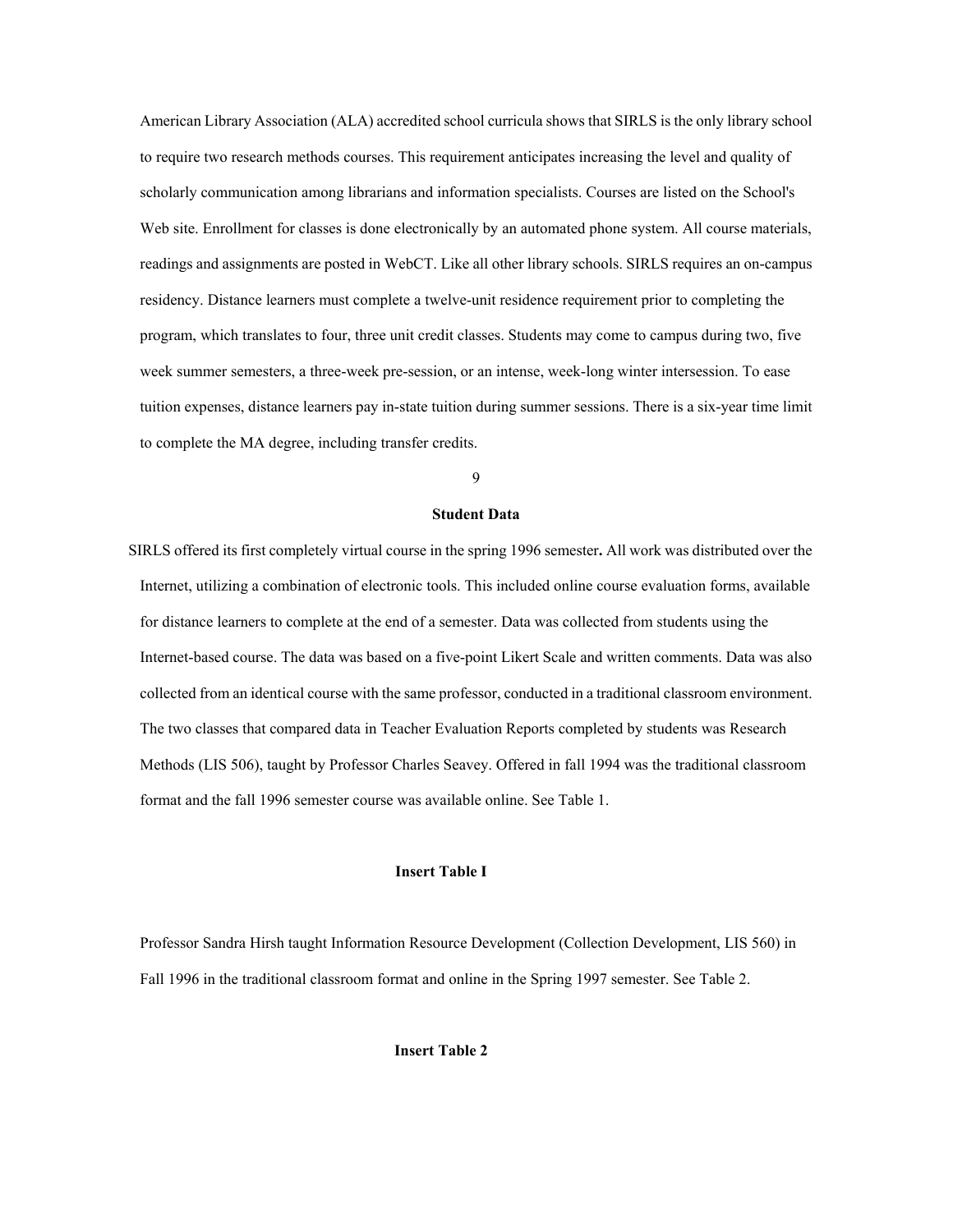It is interesting to compare student response means of on-campus and virtual course Teacher Course Evaluations. Both professors who taught Research Methods and

10

Information Resource Development (Collection Development) earned higher teacher evaluation ratings in the virtual courses, except for the rating of, "Students treated with respect in class." Both distance learning courses were equally rated by students on that particular evaluation question and were lower than their on-campus counterparts. Why would distance learners feel less respected than participants in an on-campus class? It is possible that some students left the question blank, not knowing how to evaluate the level of respect that could be communicated through electronic channels. Another possibility is that respect is more easily determined in a traditional classroom with face-to-face communication. Suggesting that the respect ratings indicate that the course was poorly executed does not match the other teacher evaluation ratings that are high.

#### **Student Comments**

Teacher Course Evaluations include four questions inviting students to respond in their own words. These responses contrast with the objective data that is also found in the Evaluations (see above) where students fill in an oval representing a level of satisfaction / dissatisfaction based on a five-point Likert Scale. A sampling of subjective student responses collected from 1995-1997 are shown and discussed here. The examples of student responses are ones that directly relate to aspects of distance learning, such as computer / technology issues, online format, students who learn from a distance and communication concerns. Student comments about textbooks, lectures, class discussions, grading, and other such statements that do not in particular pertain to distance learning components are not covered.

11

**Insert Table 3**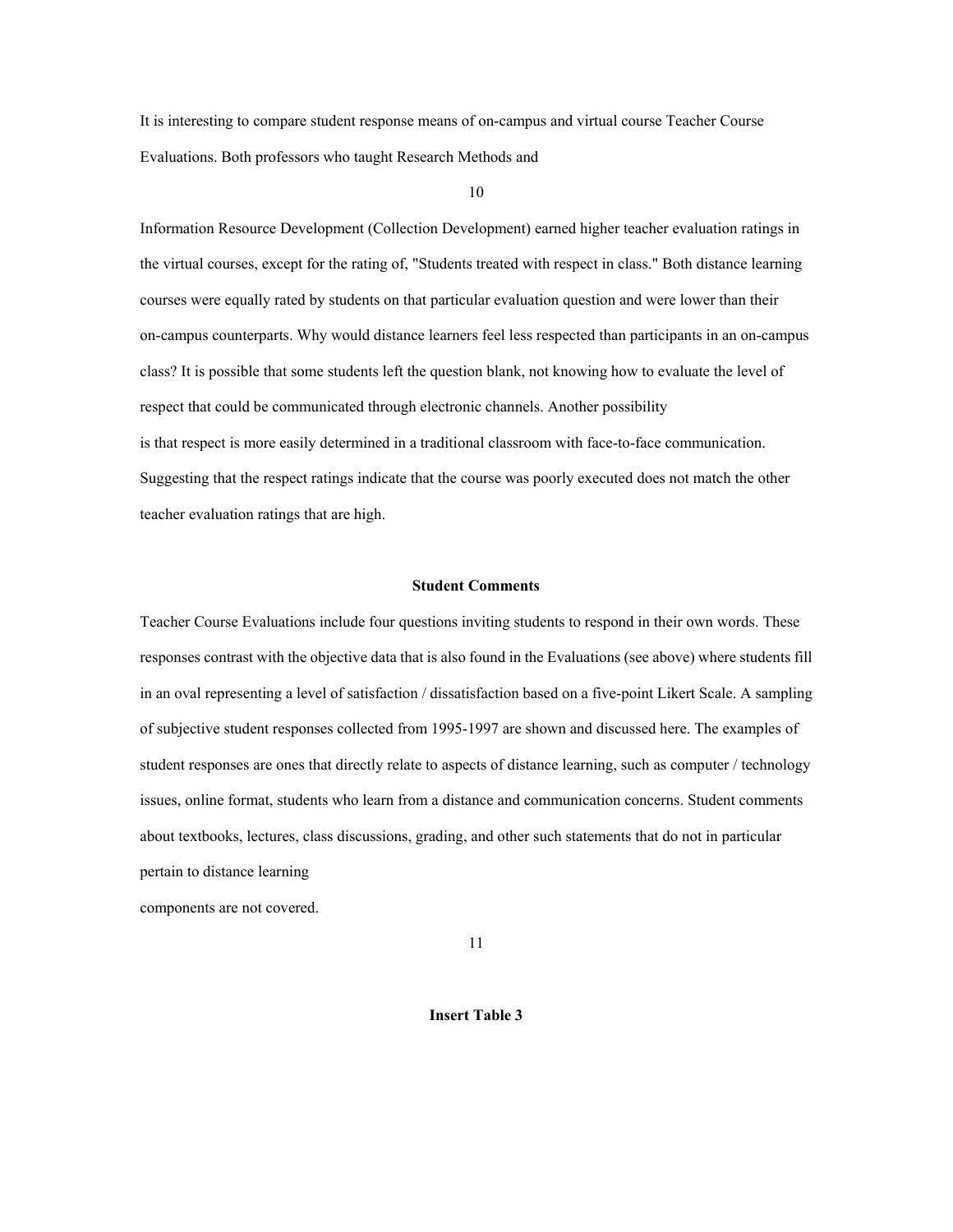In reviewing student comments about learning at a distance, the use of online computer applications, such as WebCT or computer use in general, students had positive and negative experiences. Any student who chooses to enroll in a virtual class must expect

potential electronic down-time in computer systems. Complying with minimum computer configurations, such as using an updated Web browser to view frames, is essential for seamless class participation. Students stated positive comments about the option of learning from home, appreciated diverse backgrounds of participants, praised

instructors' abilities in the online format and, welcomed the opportunity to learn about and utilize new communication tools.

## **Conclusion**

A distance learner in the SIRLS program must be prepared to commit to a rigorous academic experience. In addition to traditional academic demands, the geographically- distant student is required to be technologically-adept to communicate and interact within the class environment, potentially imposing a steep learning curve. The information / librarian professional who completes this program will reap the rewards earned from this innovative educative.

#### 12

#### **References**

Becker, D'Arcy and Meg Dwyer, "The Impact of Student Verbal / Visual Learning Style Preference on Implementing Groupware in the Classroom, *Journal of Asynchronous Learning Networks* Vol 2 (Sept 1998): 1-8.

Cooper, Rosemarie and Paula R. Dempsey, et. al, "Remote Library Users-Needs and Expectations," *Library Trends* Vol 47 (Summer 1998).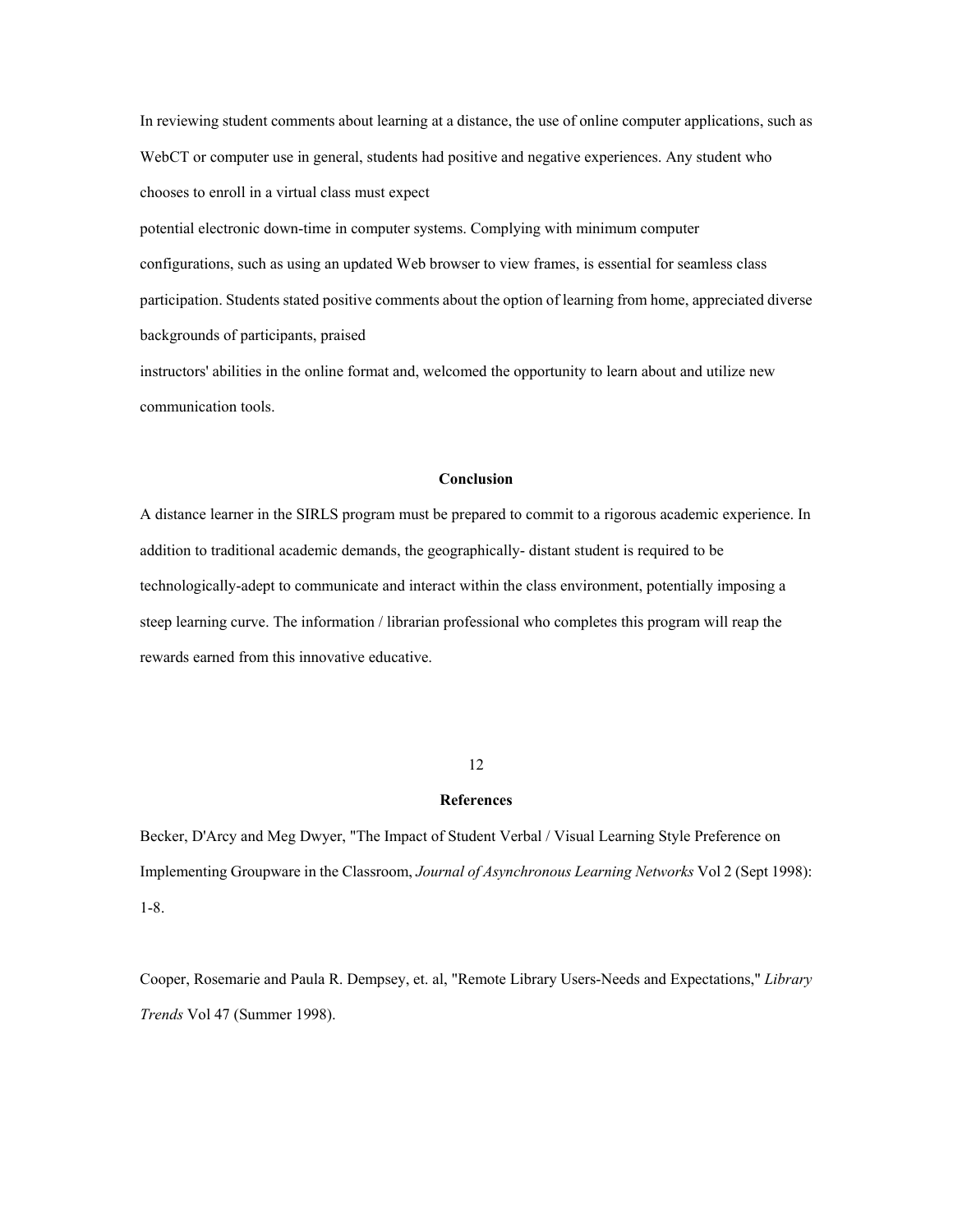Fitzner, Sue and Kathy Wilka, "Distance Education "Lifeguards": Saving Students from Traditional Waters," working paper, Northern Arizona University / *In the Footsteps of Web Pioneers*, 1998.

Weedman, Judith, "Burglar's Tools: The Use of Collaborative Technology in Professional Socialization," working paper, *American Society for Information Science* - Midyear '98 Proceedings / Collaboration Across Boundaries: Theories, Strategies, and Technology, 1998.

School of Information Resources and Library Science (SIRLS), (Web site)

 $\langle \text{http://www.sir.arizona.edu/} \rangle$  [June 15].

University of Arizona Library, (Web site) < http://dizzy.library.arizona.edu/ > [June 17, 1999].

### 13

## **Table 1**

| <b>Teacher Course Evaluation</b><br><b>Reports</b>                   | Fall 1994 - On-campus<br>(Mean) | Fall 1996 - Virtual<br>(Mean) |
|----------------------------------------------------------------------|---------------------------------|-------------------------------|
|                                                                      |                                 |                               |
| Overall rating of instructor's<br>effectiveness                      | 3.67                            | 4.13                          |
| Overall, how much did student<br>learn                               | 3.11                            | 3.70                          |
| Overall rating of this course -<br>section                           | 3.33                            | 3.62                          |
| Comparison of overall course<br>rating of instructor's effectiveness | 3.41                            | 4.13                          |
| Students treated with respect                                        | 4.44                            | 4.20                          |

**LIS 506 - Research Methods**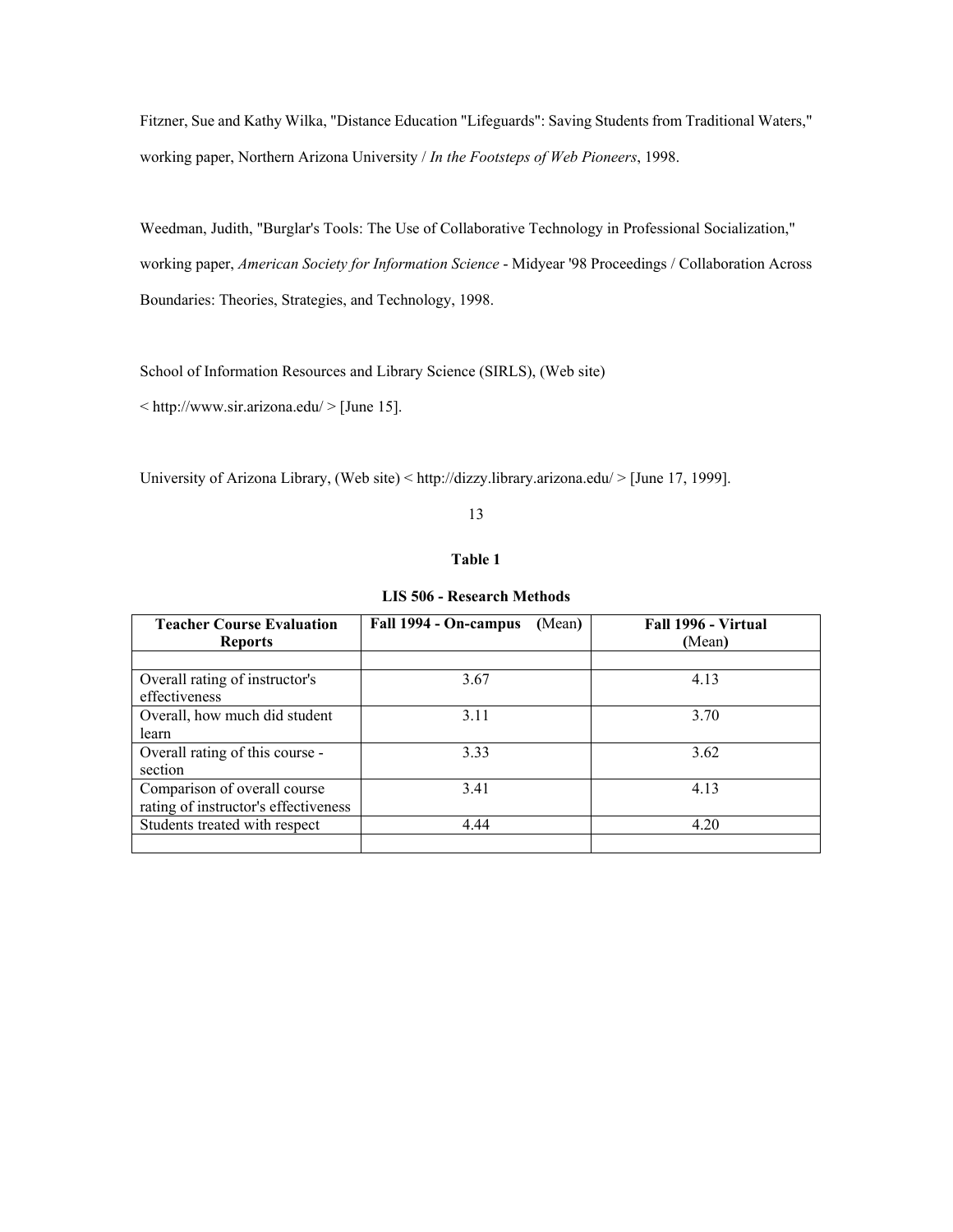## **Table 2**

# **LIS 560 - Information Resource Development**

| <b>Teacher Course Evaluation</b><br><b>Reports</b>                   | Fall 1994 - On-campus<br>(Mean) | Fall 1996 - Virtual<br>(Mean) |
|----------------------------------------------------------------------|---------------------------------|-------------------------------|
|                                                                      |                                 |                               |
| Overall rating of instructor's<br>effectiveness                      | 4.2                             | 4.71                          |
| Overall, how much did student<br>learn                               | 3.7                             | 4.29                          |
| Overall rating of this course -<br>section                           | 3.8                             | 4.38                          |
| Comparison of overall course<br>rating of instructor's effectiveness | 3.9                             | 4.13                          |
| Students treated with respect                                        | 4.7                             | 4.20                          |
|                                                                      |                                 |                               |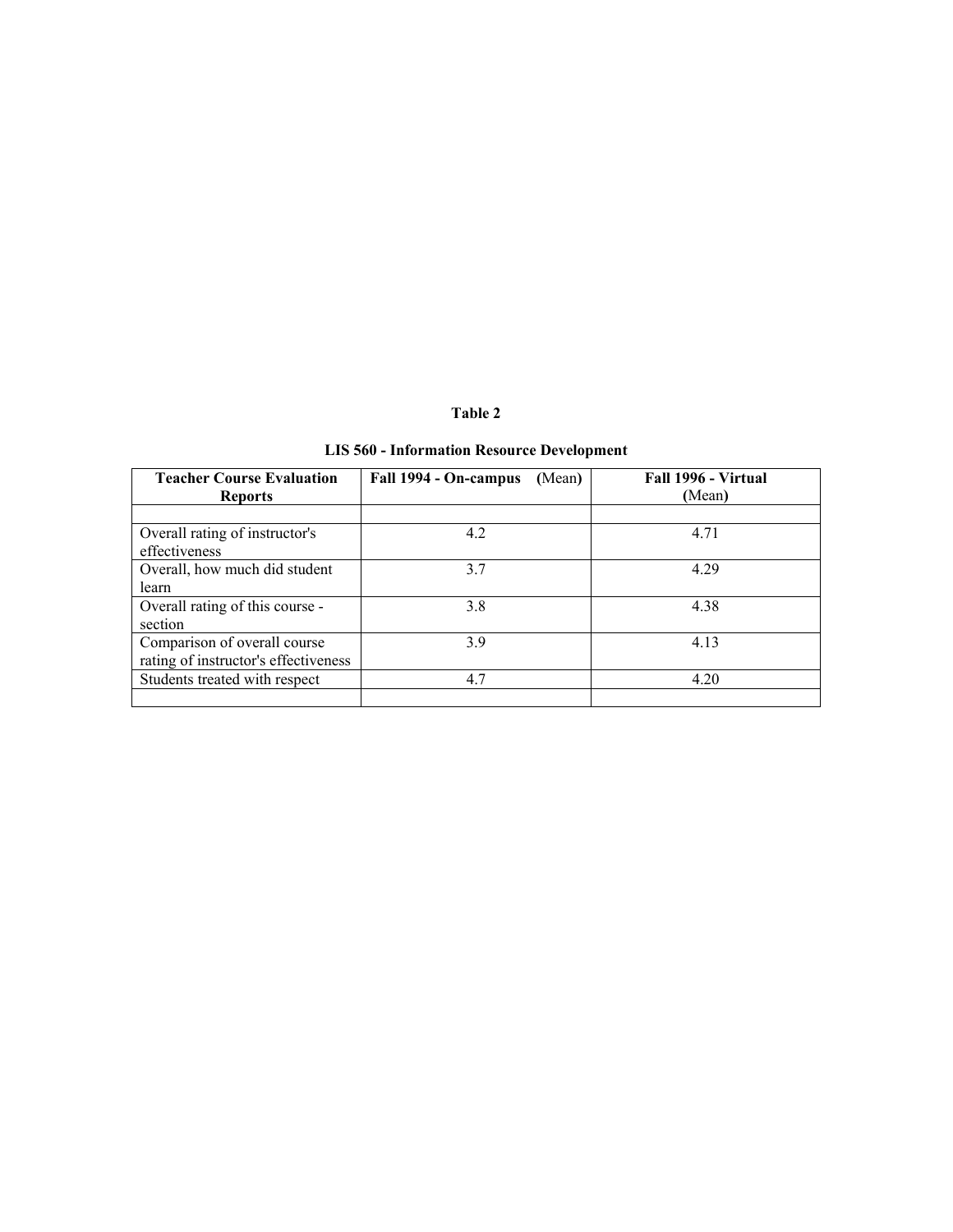**Table 3 Student Comments Extracted from Teacher Course Evaluations 1995-1997** 

| Q. What did you like best about this course?  | A. "Learning more about using the computer, being<br>able to work toward a degree at a distance." |
|-----------------------------------------------|---------------------------------------------------------------------------------------------------|
|                                               | A. "The instructor's ability to handle the format well.                                           |
|                                               | She was clear, the goals of the class and her                                                     |
|                                               | expectations were clear. I thoroughly enjoyed this                                                |
|                                               | class"                                                                                            |
|                                               | A. " The interaction between the instructor and                                                   |
|                                               | students and the widely different backgrounds                                                     |
|                                               | everyone had in the course. Since each student had                                                |
|                                               | different experiences, it made the lectures and                                                   |
|                                               | readings more meaningful when they applied them to                                                |
|                                               | their own work."                                                                                  |
| Q. What did you like least about this course? | A. "The WebCT. The system was much harder to use                                                  |
|                                               | than needed. It made the course harder because we                                                 |
|                                               | had to learn a whole new system to make our                                                       |
|                                               | homepage and such. We also had several technical                                                  |
|                                               | problems which impeded our communications."                                                       |
|                                               | A. "The computer difficulties--frames capability in                                               |
|                                               | particular--made the course difficult many times and                                              |
|                                               | I'm not convinced that the frames really added much                                               |
|                                               | that couldn't have been done in tables for people who                                             |
|                                               | had older Web browsers."                                                                          |
|                                               |                                                                                                   |

 **Table 3 (Continued) Student Comments Extracted from Teacher Course Evaluations 1995-1997**

| Q. Do you have any additional comments about the | A. "I appreciated the extraordinary efforts to give the  |
|--------------------------------------------------|----------------------------------------------------------|
| computer-based distance education format of the  | class a wide variety of experiences with                 |
| course?                                          | communication formats."                                  |
|                                                  | A. "I prefer live classes, but there were several points |
|                                                  | of access, and active e-mail and bulletin board          |
|                                                  | discussions which helped keep me abreast of what         |